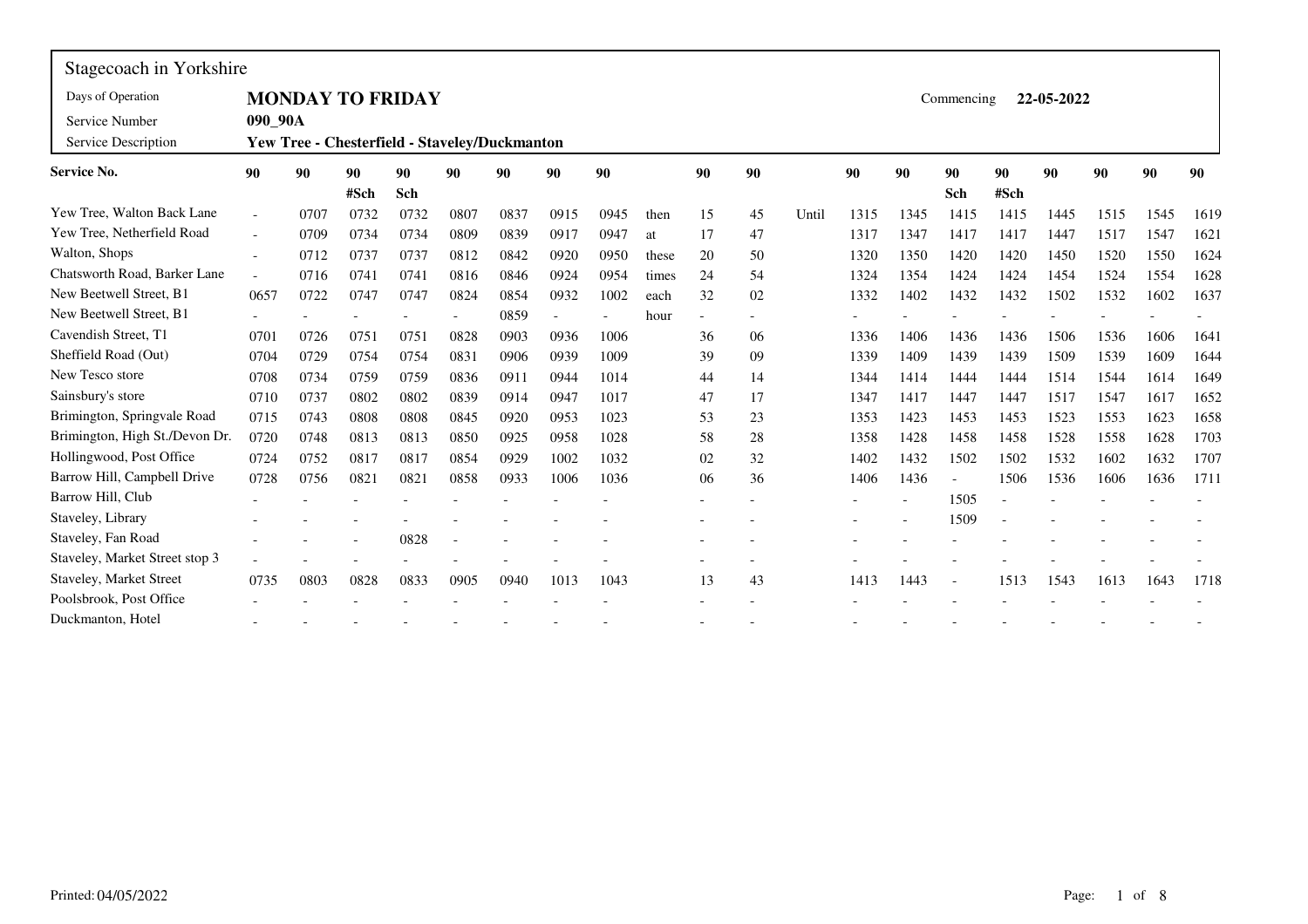| Stagecoach in Yorkshire        |                          |                          |                                               |                          |       |                          |       |                          |                          |
|--------------------------------|--------------------------|--------------------------|-----------------------------------------------|--------------------------|-------|--------------------------|-------|--------------------------|--------------------------|
| Days of Operation              |                          |                          | <b>MONDAY TO FRIDAY</b>                       |                          |       |                          |       |                          |                          |
| Service Number                 | 090 90A                  |                          |                                               |                          |       |                          |       |                          |                          |
| Service Description            |                          |                          | Yew Tree - Chesterfield - Staveley/Duckmanton |                          |       |                          |       |                          |                          |
| <b>Service No.</b>             | 90                       | 90                       | 90                                            | 90                       |       | 90                       |       | 90                       | 90                       |
| Yew Tree, Walton Back Lane     | 1649                     | 1719                     | 1749                                          |                          | then  | $\overline{\phantom{a}}$ | Until | $\blacksquare$           |                          |
| Yew Tree, Netherfield Road     | 1651                     | 1721                     | 1751                                          | $\overline{\phantom{a}}$ | at    | $\overline{a}$           |       | $\overline{\phantom{a}}$ |                          |
| Walton, Shops                  | 1654                     | 1724                     | 1754                                          | $\overline{\phantom{a}}$ | these | $\overline{\phantom{a}}$ |       | $\overline{\phantom{a}}$ | $\overline{\phantom{0}}$ |
| Chatsworth Road, Barker Lane   | 1658                     | 1728                     | 1758                                          | $\overline{\phantom{0}}$ | times | $\overline{\phantom{a}}$ |       |                          |                          |
| New Beetwell Street, B1        | 1707                     | 1737                     | 1804                                          |                          | each  | $\overline{\phantom{a}}$ |       |                          |                          |
| New Beetwell Street, B1        |                          | $\overline{\phantom{a}}$ | $\overline{\phantom{0}}$                      | 1847                     | hour  | 47                       |       | 2247                     | $\overline{a}$           |
| Cavendish Street, T1           | 1711                     | 1741                     | $\overline{\phantom{0}}$                      | 1850                     |       | 50                       |       | 2250                     | 2322                     |
| Sheffield Road (Out)           | 1714                     | 1744                     | $\overline{\phantom{0}}$                      | 1852                     |       | 52                       |       | 2252                     | 2324                     |
| New Tesco store                | 1719                     | 1749                     | $\overline{\phantom{0}}$                      | 1855                     |       | 55                       |       | 2255                     | 2327                     |
| Sainsbury's store              | 1722                     | 1752                     | $\overline{\phantom{0}}$                      | 1857                     |       | 57                       |       | 2257                     | 2329                     |
| Brimington, Springvale Road    | 1728                     | 1758                     | $\overline{\phantom{a}}$                      | 1902                     |       | 02                       |       | 2302                     | 2334                     |
| Brimington, High St./Devon Dr. | 1733                     | 1803                     | $\overline{\phantom{0}}$                      | 1906                     |       | 06                       |       | 2306                     | 2338                     |
| Hollingwood, Post Office       | 1737                     | 1807                     | $\overline{\phantom{0}}$                      | 1910                     |       | 10                       |       | 2310                     | 2342                     |
| Barrow Hill, Campbell Drive    | 1741                     | 1811                     | $\overline{\phantom{0}}$                      | 1914                     |       | 14                       |       | 2314                     | 2346                     |
| Barrow Hill, Club              | $\overline{\phantom{a}}$ | $\overline{\phantom{a}}$ | $\overline{\phantom{0}}$                      | $\overline{\phantom{a}}$ |       | $\overline{\phantom{a}}$ |       | $\qquad \qquad -$        |                          |
| Staveley, Library              |                          |                          |                                               |                          |       |                          |       |                          |                          |
| Staveley, Fan Road             |                          |                          |                                               |                          |       |                          |       |                          |                          |
| Staveley, Market Street stop 3 |                          |                          | $\overline{\phantom{0}}$                      | $\overline{\phantom{a}}$ |       | $\overline{\phantom{a}}$ |       |                          | 2352                     |
| Staveley, Market Street        | 1748                     | 1818                     | $\overline{\phantom{a}}$                      | 1921                     |       | 21                       |       | 2321                     | $\overline{a}$           |
| Poolsbrook, Post Office        |                          | 1824                     | $\overline{\phantom{0}}$                      | 1927                     |       | 27                       |       | 2327                     |                          |
| Duckmanton, Hotel              |                          | 1830                     | $\overline{\phantom{0}}$                      | 1933                     |       | 33                       |       | 2333                     | $\overline{\phantom{0}}$ |

Codes: #Sch School Holidays onlySch School Days Only

Commencing **22-05-2022**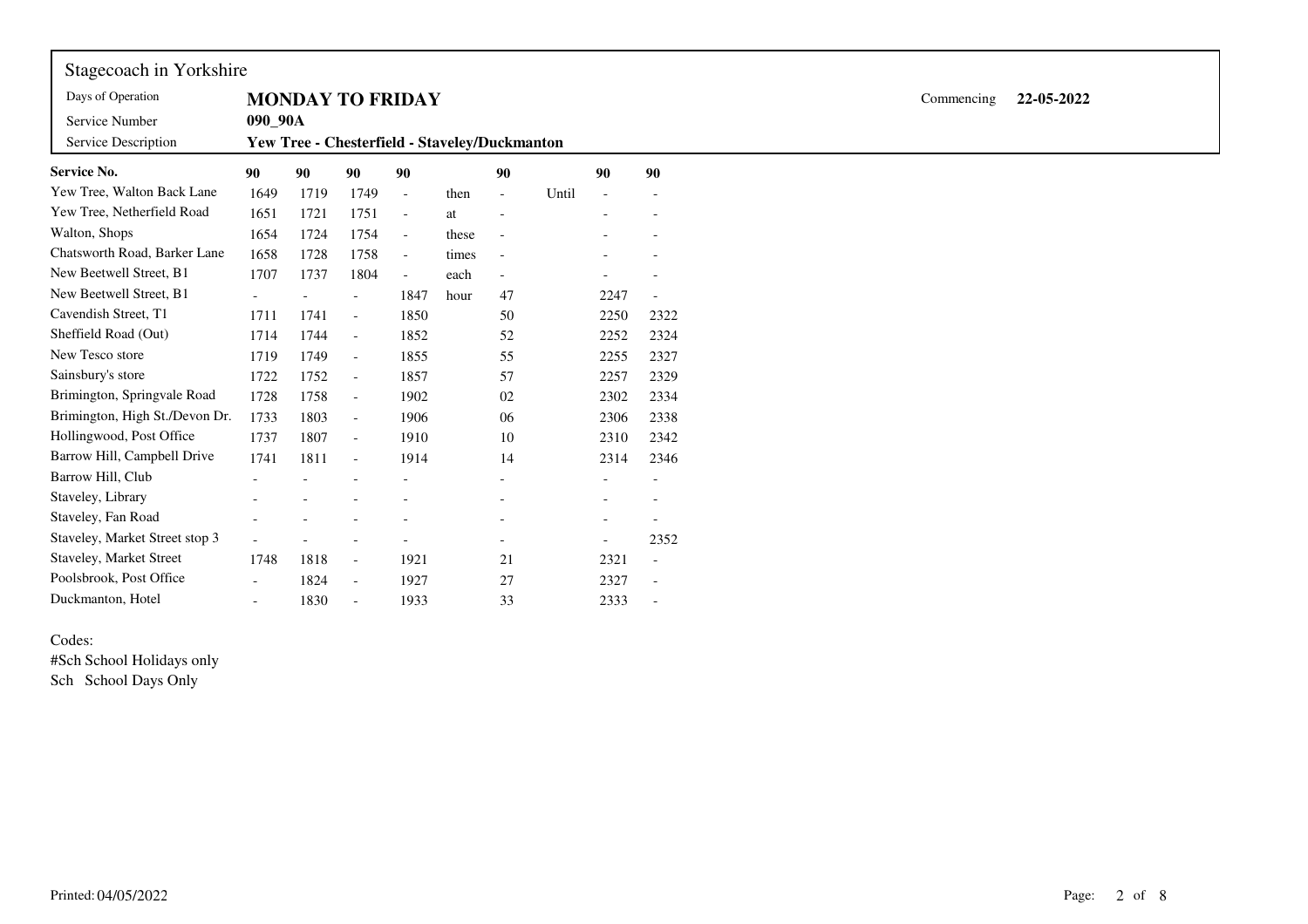| Stagecoach in Yorkshire        |         |      |                                               |      |      |      |       |    |    |       |      |      |      |      |            |      |            |      |                          |                          |
|--------------------------------|---------|------|-----------------------------------------------|------|------|------|-------|----|----|-------|------|------|------|------|------------|------|------------|------|--------------------------|--------------------------|
| Days of Operation              |         |      | <b>MONDAY TO FRIDAY</b>                       |      |      |      |       |    |    |       |      |      |      |      | Commencing |      | 22-05-2022 |      |                          |                          |
| Service Number                 | 090_90A |      |                                               |      |      |      |       |    |    |       |      |      |      |      |            |      |            |      |                          |                          |
| Service Description            |         |      | Yew Tree - Chesterfield - Staveley/Duckmanton |      |      |      |       |    |    |       |      |      |      |      |            |      |            |      |                          |                          |
| <b>Service No.</b>             | 90      | 90   | 90                                            | 90   | 90   | 90   |       | 90 | 90 |       | 90   | 90   | 90   | 90   | 90         | 90   | 90         | 90   | 90                       | 90                       |
|                                |         |      |                                               |      |      |      |       |    |    |       |      |      |      | #Sch | Sch        |      |            |      |                          |                          |
| Duckmanton, Hotel              |         |      |                                               |      |      |      | then  |    |    | Until |      |      |      |      |            |      |            |      |                          |                          |
| Poolsbrook, Post Office        |         |      |                                               |      |      |      | at    |    |    |       |      |      |      |      |            |      |            |      |                          |                          |
| Staveley, Fan Road             |         |      |                                               |      |      |      | these |    |    |       |      |      |      |      | 1520       |      |            |      |                          |                          |
| Staveley, Market Street        |         | 0710 | 0740                                          | 0814 | 0848 | 0918 | times | 48 | 18 |       | 1348 | 1418 | 1448 | 1520 |            | 1550 | 1620       | 1650 | 1725                     |                          |
| Barrow Hill, Campbell Drive    | 0643    | 0716 | 0746                                          | 0820 | 0854 | 0924 | each  | 54 | 24 |       | 1354 | 1424 | 1454 | 1526 | 1526       | 1556 | 1626       | 1656 | 1731                     |                          |
| Hollingwood, Post Office       | 0648    | 0721 | 0751                                          | 0825 | 0859 | 0929 | hour  | 59 | 29 |       | 1359 | 1429 | 1459 | 1531 | 1531       | 1601 | 1631       | 1701 | 1736                     |                          |
| Brimington, High St./Devon Dr. | 0652    | 0725 | 0755                                          | 0829 | 0903 | 0933 |       | 03 | 33 |       | 1403 | 1433 | 1503 | 1535 | 1535       | 1605 | 1635       | 1705 | 1740                     | $\overline{\phantom{a}}$ |
| Brimington, Springvale Road    | 0657    | 0730 | 0800                                          | 0834 | 0908 | 0938 |       | 08 | 38 |       | 1408 | 1438 | 1508 | 1540 | 1540       | 1610 | 1640       | 1710 | 1745                     |                          |
| Sainsbury's store              | 0703    | 0737 | 0807                                          | 0841 | 0915 | 0945 |       | 15 | 45 |       | 1415 | 1445 | 1515 | 1547 | 1547       | 1617 | 1647       | 1717 | 1751                     |                          |
| New Tesco store                | 0706    | 0740 | 0810                                          | 0844 | 0918 | 0948 |       | 18 | 48 |       | 1418 | 1448 | 1518 | 1550 | 1550       | 1620 | 1650       | 1720 | 1754                     |                          |
| Sheffield Road (In)            | 0709    | 0743 | 0813                                          | 0848 | 0921 | 0951 |       | 21 | 51 |       | 1421 | 1451 | 1521 | 1554 | 1554       | 1624 | 1654       | 1724 | 1757                     |                          |
| Stephenson Place, K3           | 0713    | 0748 | 0818                                          | 0854 | 0926 | 0956 |       | 26 | 56 |       | 1426 | 1456 | 1526 | 1600 | 1600       | 1630 | 1700       | 1730 | 1801                     | $\overline{\phantom{a}}$ |
| New Beetwell Street, B11       | 0719    | 0755 | 0825                                          | 0903 | 0933 | 1003 |       | 33 | 03 |       | 1433 | 1503 | 1533 | 1607 | 1607       | 1637 | 1707       | 1737 | 1805                     | 1808                     |
| Chatsworth Road, Barker Lane   | 0723    | 0759 | 0829                                          | 0907 | 0937 | 1007 |       | 37 | 07 |       | 1437 | 1507 | 1537 | 1611 | 1611       | 1641 | 1711       | 1741 | $\overline{\phantom{a}}$ | 1812                     |
| Walton, Shops                  | 0727    | 0803 | 0833                                          | 0911 | 0941 | 1011 |       | 41 | 11 |       | 1441 | 1511 | 1541 | 1615 | 1615       | 1645 | 1715       | 1745 | $\overline{a}$           | 1816                     |
| Yew Tree, Walton Back Lane     | 0731    | 0807 | 0837                                          | 0915 | 0945 | 1015 |       | 45 | 15 |       | 1445 | 1515 | 1545 | 1619 | 1619       | 1649 | 1719       | 1749 | $\overline{\phantom{a}}$ | 1820                     |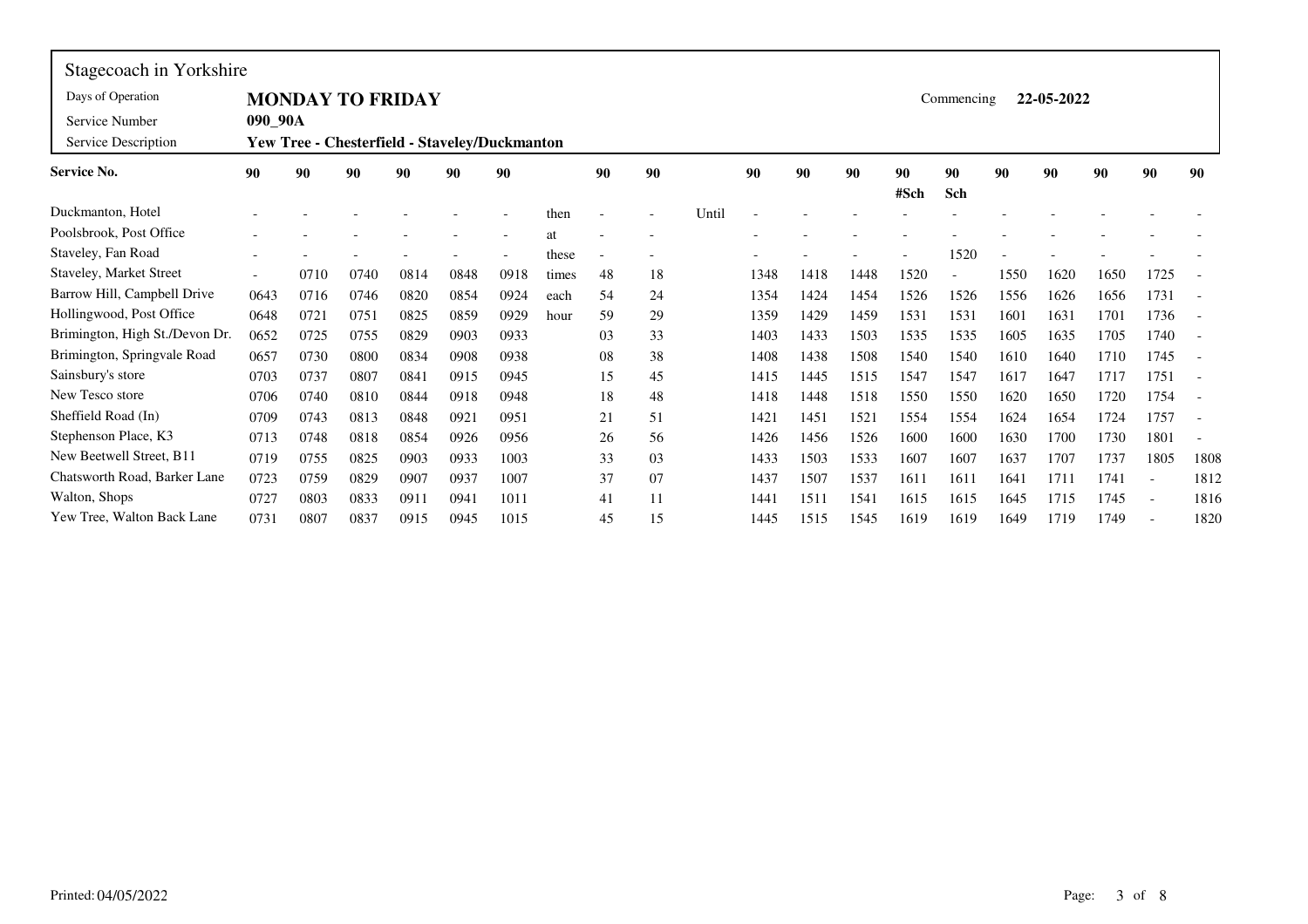| Stagecoach in Yorkshire        |                          |                         |       |                          |                                               |                          |                          |
|--------------------------------|--------------------------|-------------------------|-------|--------------------------|-----------------------------------------------|--------------------------|--------------------------|
| Days of Operation              |                          | <b>MONDAY TO FRIDAY</b> |       |                          |                                               |                          |                          |
| Service Number                 | 090_90A                  |                         |       |                          |                                               |                          |                          |
| Service Description            |                          |                         |       |                          | Yew Tree - Chesterfield - Staveley/Duckmanton |                          |                          |
| Service No.                    | 90                       | 90                      |       | 90                       |                                               | 90                       | 90                       |
| Duckmanton, Hotel              | $\overline{\phantom{a}}$ | 1834                    | then  | 34                       | Until                                         | 2234                     | 2334                     |
| Poolsbrook, Post Office        | $\overline{\phantom{0}}$ | 1839                    | at    | 39                       |                                               | 2239                     | 2339                     |
| Staveley, Fan Road             | $\overline{\phantom{a}}$ |                         | these |                          |                                               |                          | $\overline{\phantom{a}}$ |
| Staveley, Market Street        | 1755                     | 1846                    | times | 46                       |                                               | 2246                     | 2346                     |
| Barrow Hill, Campbell Drive    | 1801                     | 1851                    | each  | 51                       |                                               | 2251                     | 2351                     |
| Hollingwood, Post Office       | 1806                     | 1855                    | hour  | 55                       |                                               | 2255                     | 2355                     |
| Brimington, High St./Devon Dr. | 1810                     | 1859                    |       | 59                       |                                               | 2259                     | 2359                     |
| Brimington, Springvale Road    | 1815                     | 1904                    |       | 04                       |                                               | 2304                     | 0004                     |
| Sainsbury's store              | 1821                     | 1910                    |       | 10                       |                                               | 2310                     | 0010                     |
| New Tesco store                | 1824                     | 1912                    |       | 12                       |                                               | 2312                     | 0012                     |
| Sheffield Road (In)            | 1827                     | 1915                    |       | 15                       |                                               | 2315                     | 0015                     |
| Stephenson Place, K3           | 1831                     | 1918                    |       | 18                       |                                               | 2318                     | 0018                     |
| New Beetwell Street, B11       | 1835                     | 1921                    |       | 21                       |                                               | 2321                     | $\overline{\phantom{a}}$ |
| Chatsworth Road, Barker Lane   | $\overline{\phantom{a}}$ |                         |       |                          |                                               |                          | $\overline{\phantom{a}}$ |
| Walton, Shops                  |                          |                         |       |                          |                                               |                          | $\overline{\phantom{a}}$ |
| Yew Tree, Walton Back Lane     | $\overline{\phantom{a}}$ |                         |       | $\overline{\phantom{a}}$ |                                               | $\overline{\phantom{a}}$ | $\overline{\phantom{a}}$ |

## Codes:

#Sch School Holidays only Sch School Days Only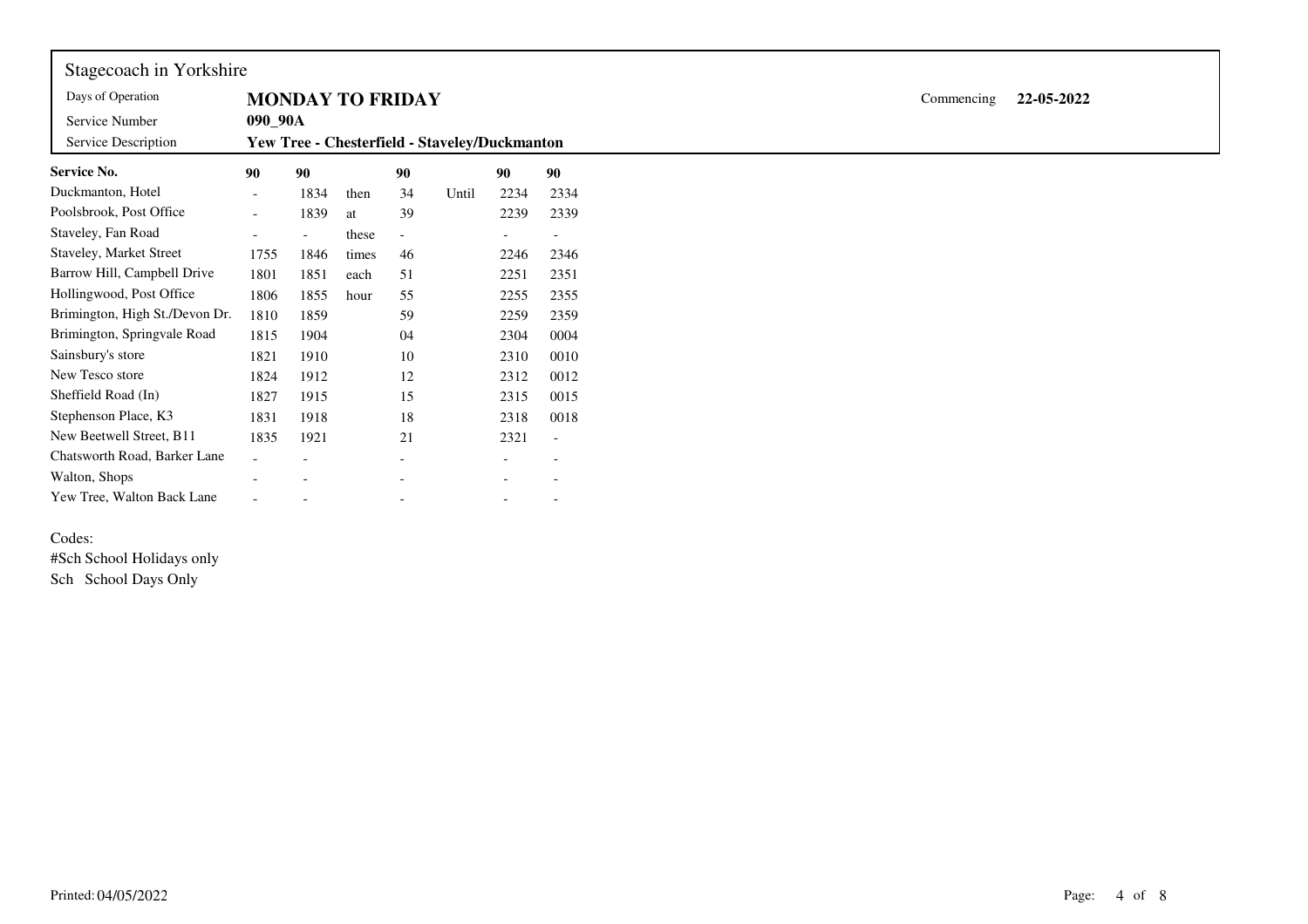| Stagecoach in Yorkshire        |                          |                          |                                                      |      |       |                |    |       |      |      |      |                          |                          |       |                          |       |                          |                          |  |
|--------------------------------|--------------------------|--------------------------|------------------------------------------------------|------|-------|----------------|----|-------|------|------|------|--------------------------|--------------------------|-------|--------------------------|-------|--------------------------|--------------------------|--|
| Days of Operation              |                          | <b>SATURDAYS</b>         |                                                      |      |       |                |    |       |      |      |      |                          |                          |       | Commencing               |       | 22-05-2022               |                          |  |
| Service Number                 | 090_90A                  |                          |                                                      |      |       |                |    |       |      |      |      |                          |                          |       |                          |       |                          |                          |  |
| Service Description            |                          |                          | <b>Yew Tree - Chesterfield - Staveley/Duckmanton</b> |      |       |                |    |       |      |      |      |                          |                          |       |                          |       |                          |                          |  |
| <b>Service No.</b>             | 90                       | 90                       | 90                                                   | 90   |       | 90             | 90 |       | 90   | 90   | 90   | 90                       | 90                       |       | 90                       |       | 90                       | 90                       |  |
| Yew Tree, Walton Back Lane     | $\overline{\phantom{a}}$ | $\overline{\phantom{0}}$ | 0815                                                 | 0845 | then  | 15             | 45 | Until | 1615 | 1645 | 1715 | 1745                     | $\overline{\phantom{a}}$ | then  | $\blacksquare$           | Until |                          | $\overline{\phantom{a}}$ |  |
| Yew Tree, Netherfield Road     |                          |                          | 0817                                                 | 0847 | at    | 17             | 47 |       | 1617 | 1647 | 1717 | 1747                     | $\overline{\phantom{a}}$ | at    | $\overline{\phantom{a}}$ |       |                          |                          |  |
| Walton, Shops                  |                          | $\overline{\phantom{a}}$ | 0820                                                 | 0850 | these | 20             | 50 |       | 1620 | 1650 | 1720 | 1750                     | $\overline{\phantom{a}}$ | these | $\overline{\phantom{a}}$ |       |                          |                          |  |
| Chatsworth Road, Barker Lane   |                          |                          | 0824                                                 | 0854 | times | 24             | 54 |       | 1624 | 1654 | 1724 | 1754                     | $\overline{\phantom{a}}$ | times | $\overline{\phantom{a}}$ |       |                          |                          |  |
| New Beetwell Street, B1        | 0702                     | 0802                     | 0832                                                 | 0902 | each  | 32             | 02 |       | 1632 | 1702 | 1732 | 1800                     | $\overline{\phantom{a}}$ | each  | $\overline{\phantom{a}}$ |       |                          |                          |  |
| New Beetwell Street, B1        |                          |                          |                                                      |      | hour  | $\overline{a}$ |    |       |      |      |      |                          | 1847                     | hour  | 47                       |       | 2247                     |                          |  |
| Cavendish Street, T1           | 0706                     | 0806                     | 0836                                                 | 0906 |       | 36             | 06 |       | 1636 | 1706 | 1736 |                          | 1850                     |       | 50                       |       | 2250                     | 2322                     |  |
| Sheffield Road (Out)           | 0709                     | 0809                     | 0839                                                 | 0909 |       | 39             | 09 |       | 1639 | 1709 | 1739 |                          | 1852                     |       | 52                       |       | 2252                     | 2324                     |  |
| New Tesco store                | 0713                     | 0813                     | 0844                                                 | 0914 |       | 44             | 14 |       | 1644 | 1714 | 1744 |                          | 1855                     |       | 55                       |       | 2255                     | 2327                     |  |
| Sainsbury's store              | 0715                     | 0815                     | 0847                                                 | 0917 |       | 47             | 17 |       | 1647 | 1717 | 1747 | $\overline{\phantom{a}}$ | 1857                     |       | 57                       |       | 2257                     | 2329                     |  |
| Brimington, Springvale Road    | 0720                     | 0821                     | 0853                                                 | 0923 |       | 53             | 23 |       | 1653 | 1723 | 1753 | $\overline{\phantom{a}}$ | 1902                     |       | 02                       |       | 2302                     | 2334                     |  |
| Brimington, High St./Devon Dr. | 0725                     | 0826                     | 0858                                                 | 0928 |       | 58             | 28 |       | 1658 | 1728 | 1758 | $\overline{\phantom{a}}$ | 1906                     |       | 06                       |       | 2306                     | 2338                     |  |
| Hollingwood, Post Office       | 0729                     | 0830                     | 0902                                                 | 0932 |       | 02             | 32 |       | 1702 | 1732 | 1802 |                          | 1910                     |       | 10                       |       | 2310                     | 2342                     |  |
| Barrow Hill, Campbell Drive    | 0733                     | 0834                     | 0906                                                 | 0936 |       | 06             | 36 |       | 1706 | 1736 | 1806 | $\overline{\phantom{a}}$ | 1914                     |       | 14                       |       | 2314                     | 2346                     |  |
| Staveley, Market Street stop 3 | $\sim$                   |                          |                                                      |      |       |                |    |       |      |      |      |                          |                          |       | $\overline{\phantom{a}}$ |       | $\overline{\phantom{a}}$ | 2352                     |  |
| Staveley, Market Street        | 0740                     | 0841                     | 0913                                                 | 0943 |       | 13             | 43 |       | 1713 | 1743 | 1813 |                          | 1921                     |       | 21                       |       | 2321                     | $\overline{\phantom{a}}$ |  |
| Poolsbrook, Post Office        |                          |                          |                                                      |      |       |                |    |       |      |      | 1819 | $\overline{\phantom{a}}$ | 1927                     |       | 27                       |       | 2327                     | $\overline{\phantom{a}}$ |  |
| Duckmanton, Hotel              |                          |                          |                                                      |      |       |                |    |       |      |      | 1825 |                          | 1933                     |       | 33                       |       | 2333                     | $\overline{\phantom{a}}$ |  |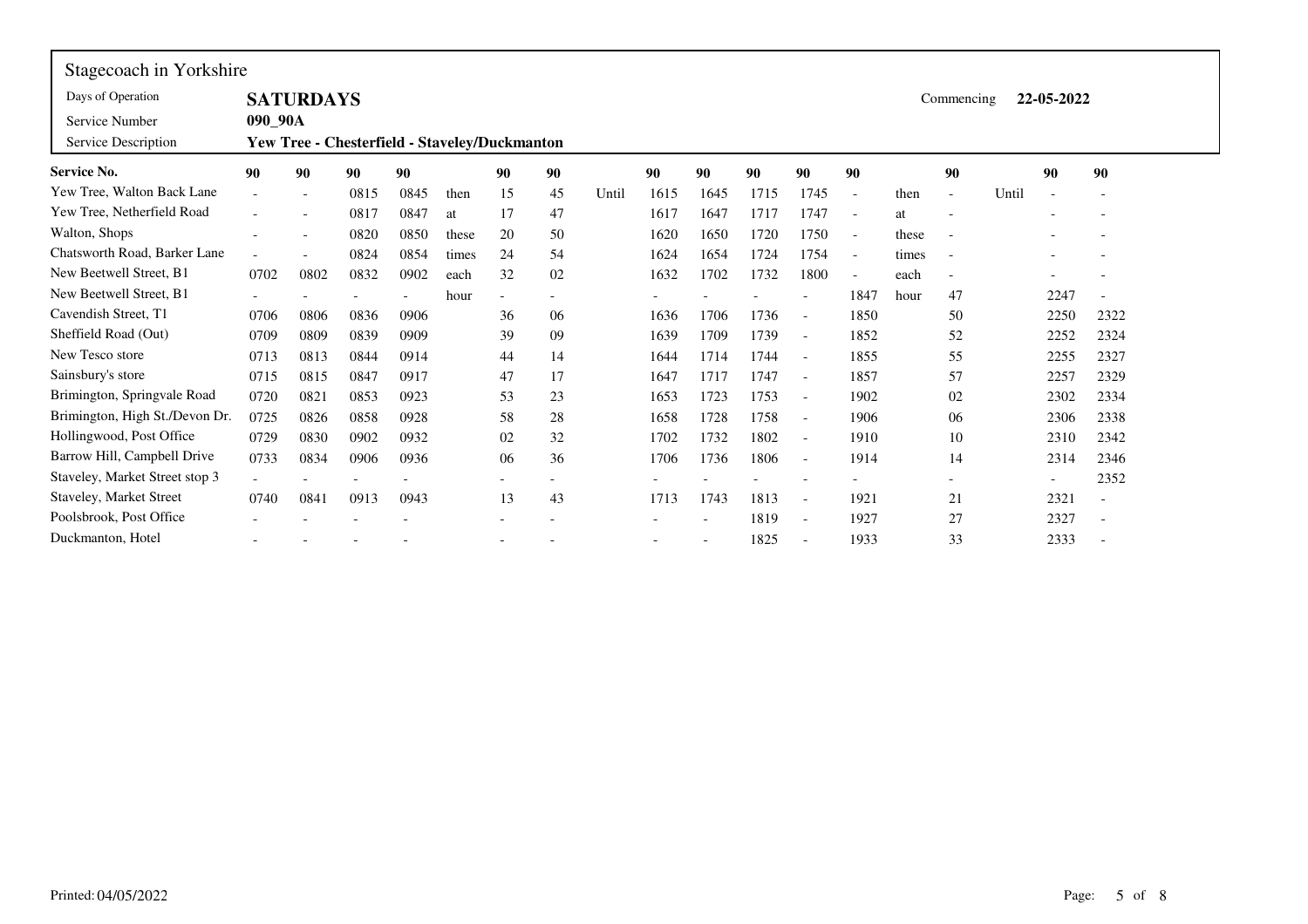| Stagecoach in Yorkshire        |                          |                          |       |    |    |                                               |      |      |                          |                          |                          |      |       |                          |            |                          |                          |
|--------------------------------|--------------------------|--------------------------|-------|----|----|-----------------------------------------------|------|------|--------------------------|--------------------------|--------------------------|------|-------|--------------------------|------------|--------------------------|--------------------------|
| Days of Operation              |                          | <b>SATURDAYS</b>         |       |    |    |                                               |      |      |                          |                          |                          |      |       |                          | Commencing |                          | 22-05-2022               |
| Service Number                 | 090_90A                  |                          |       |    |    |                                               |      |      |                          |                          |                          |      |       |                          |            |                          |                          |
| Service Description            |                          |                          |       |    |    | Yew Tree - Chesterfield - Staveley/Duckmanton |      |      |                          |                          |                          |      |       |                          |            |                          |                          |
| <b>Service No.</b>             | 90                       | 90                       |       | 90 | 90 |                                               | 90   | 90   | 90                       | 90                       | 90                       | 90   |       | 90                       |            | 90                       | 90                       |
| Duckmanton, Hotel              | $\overline{\phantom{0}}$ | $\overline{\phantom{a}}$ | then  |    |    | Until                                         |      |      |                          |                          | $\overline{\phantom{a}}$ | 1834 | then  | 34                       | Until      | 2234                     | 2334                     |
| Poolsbrook, Post Office        | $\overline{\phantom{0}}$ |                          | at    |    |    |                                               |      |      |                          |                          | $\overline{\phantom{a}}$ | 1839 | at    | 39                       |            | 2239                     | 2339                     |
| Staveley, Market Street        | 0718                     | 0748                     | these | 18 | 48 |                                               | 1618 | 1648 | 1718                     |                          | 1755                     | 1846 | these | 46                       |            | 2246                     | 2346                     |
| Barrow Hill, Campbell Drive    | 0724                     | 0754                     | times | 24 | 54 |                                               | 1624 | 1654 | 1724                     | $\overline{\phantom{a}}$ | 1801                     | 1851 | times | 51                       |            | 2251                     | 2351                     |
| Hollingwood, Post Office       | 0729                     | 0759                     | each  | 29 | 59 |                                               | 1629 | 1659 | 1729                     | $\overline{\phantom{a}}$ | 1806                     | 1855 | each  | 55                       |            | 2255                     | 2355                     |
| Brimington, High St./Devon Dr. | 0733                     | 0803                     | hour  | 33 | 03 |                                               | 1633 | 1703 | 1733                     | $\overline{\phantom{a}}$ | 1810                     | 1859 | hour  | 59                       |            | 2259                     | 2359                     |
| Brimington, Springvale Road    | 0738                     | 0808                     |       | 38 | 08 |                                               | 1638 | 1708 | 1738                     | $\overline{\phantom{a}}$ | 1815                     | 1904 |       | 04                       |            | 2304                     | 0004                     |
| Sainsbury's store              | 0745                     | 0815                     |       | 45 | 15 |                                               | 1645 | 1715 | 1744                     | $\overline{\phantom{a}}$ | 1821                     | 1910 |       | 10                       |            | 2310                     | 0010                     |
| New Tesco store                | 0748                     | 0818                     |       | 48 | 18 |                                               | 1648 | 1718 | 1747                     | $\overline{\phantom{a}}$ | 1824                     | 1912 |       | 12                       |            | 2312                     | 0012                     |
| Sheffield Road (In)            | 0751                     | 0821                     |       | 51 | 21 |                                               | 1651 | 1721 | 1750                     | $\overline{\phantom{a}}$ | 1827                     | 1915 |       | 15                       |            | 2315                     | 0015                     |
| Stephenson Place, K3           | 0756                     | 0826                     |       | 56 | 26 |                                               | 1656 | 1726 | 1754                     |                          | 1831                     | 1918 |       | 18                       |            | 2318                     | 0018                     |
| New Beetwell Street, B11       | 0803                     | 0833                     |       | 03 | 33 |                                               | 1703 | 1733 | 1758                     | 1808                     | 1835                     | 1921 |       | 21                       |            | 2321                     | $\overline{\phantom{a}}$ |
| Chatsworth Road, Barker Lane   | 0807                     | 0837                     |       | 07 | 37 |                                               | 1707 | 1737 | $\overline{\phantom{a}}$ | 1812                     | $\overline{\phantom{a}}$ |      |       | $\overline{\phantom{a}}$ |            | $\overline{\phantom{a}}$ | $\overline{\phantom{a}}$ |
| Walton, Shops                  | 0811                     | 0841                     |       | 11 | 41 |                                               | 1711 | 1741 | $\overline{\phantom{a}}$ | 1816                     |                          |      |       |                          |            |                          |                          |
| Yew Tree, Walton Back Lane     | 0815                     | 0845                     |       | 15 | 45 |                                               | 1715 | 1745 |                          | 1820                     | $\overline{\phantom{a}}$ |      |       |                          |            | $\overline{\phantom{a}}$ | $\overline{\phantom{a}}$ |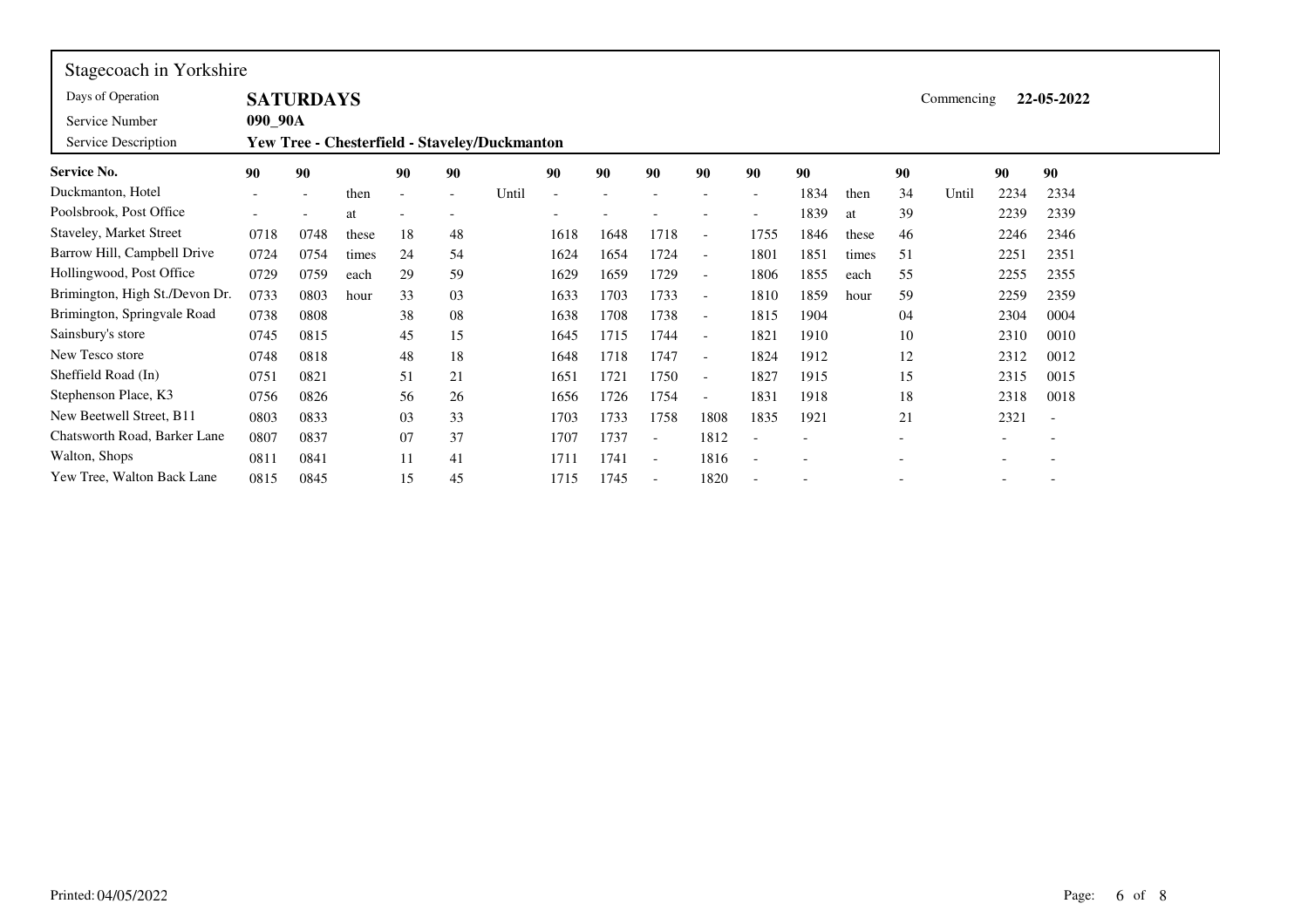| Stagecoach in Yorkshire        |         |                |    |       |                          |                                               |
|--------------------------------|---------|----------------|----|-------|--------------------------|-----------------------------------------------|
| Days of Operation              |         | <b>SUNDAYS</b> |    |       |                          |                                               |
| Service Number                 | 090_90A |                |    |       |                          |                                               |
| Service Description            |         |                |    |       |                          | Yew Tree - Chesterfield - Staveley/Duckmanton |
| <b>Service No.</b>             | 90      |                | 90 |       | 90                       | 90                                            |
| New Beetwell Street, B1        | 0947    | then           | 47 | Until | 2247                     | $\overline{\phantom{a}}$                      |
| Cavendish Street, T1           | 0950    | at             | 50 |       | 2250                     | 2322                                          |
| Sheffield Road (Out)           | 0952    | these          | 52 |       | 2252                     | 2324                                          |
| New Tesco store                | 0955    | times          | 55 |       | 2255                     | 2327                                          |
| Sainsbury's store              | 0957    | each           | 57 |       | 2257                     | 2329                                          |
| Brimington, Springvale Road    | 1002    | hour           | 02 |       | 2302                     | 2334                                          |
| Brimington, High St./Devon Dr. | 1006    |                | 06 |       | 2306                     | 2338                                          |
| Hollingwood, Post Office       | 1010    |                | 10 |       | 2310                     | 2342                                          |
| Barrow Hill, Campbell Drive    | 1014    |                | 14 |       | 2314                     | 2346                                          |
| Staveley, Market Street stop 3 | $-$     |                |    |       | $\overline{\phantom{a}}$ | 2352                                          |
| Staveley, Market Street        | 1021    |                | 21 |       | 2321                     | $\overline{\phantom{a}}$                      |
| Poolsbrook, Post Office        | 1027    |                | 27 |       | 2327                     | $\overline{\phantom{a}}$                      |
| Duckmanton, Hotel              | 1033    |                | 33 |       | 2333                     |                                               |